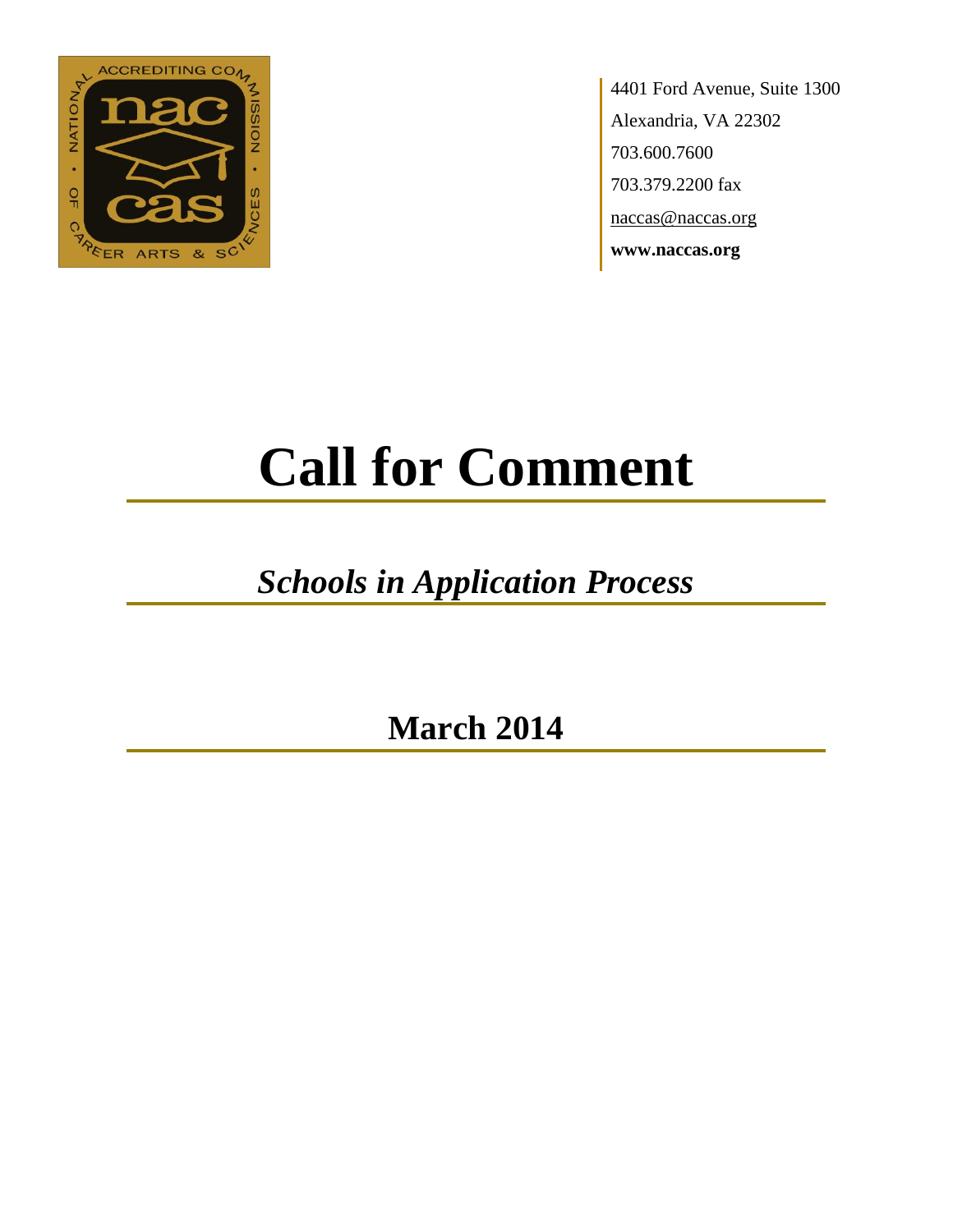### **List of Schools in the Application Process**

*In accordance with Sections 10.0 and 10.1 of NACCAS' Rules of Practice and Procedure and 34 CFR 602.23(b), the NACCAS Board of Commissioners seeks comments on institutions that are currently in the process of applying for accreditation or renewal of accreditation.*

Instructions: If you have information that would contribute to the Commission's review of any of the institutions listed below, please complete the attached comment form and e-mail it to Erica Wilkerson at ewilkerson@naccas.org. Please include the following in the subject line of your email: School List Call for Comment: March 2014. Pursuant to Section 10.1 of NACCAS' *Rules of Practice and Procedure*, please submit all comments within (15) days of the date of distribution of this Call for Comment.

#### ARKANSAS

New Beginnings Beauty Academy **Ref.** #I12035-00 1609 W26 Street Pine Bluff, AR 71601 **Process: Initial Accreditation**

#### CALIFORNIA

Torrance Beauty College Ref. #I12050-00 1978 West Carson Street Torrance, CA 90501 **Process: Initial Accreditation**

#### FLORIDA

International Hair and Barber Academy Ref. #I13020-00 7025 Beracasa Way, Suite 206 Boca Raton, FL 33433 **Process: Initial Accreditation**

#### OHIO

Vanity School of Cosmetology Ref. #B45119-01 13377 Smith Road Middleburg Heights, OH 44130 **Process: Renewal of Accreditation**

#### PENNSYLVANIA

Carbondale Barber School **Ref. #I11060-00** 53 Salem Avenue Carbondale, PA 18407 **Process: Initial Accreditation**

#### TEXAS

Conlee's College of Barbering Ref. #A53079-01 88 Coronado, Suite E Kerrville, TX 78028 **Process: Initial Additional Location Accreditation**

School List Call for Comment March 2014